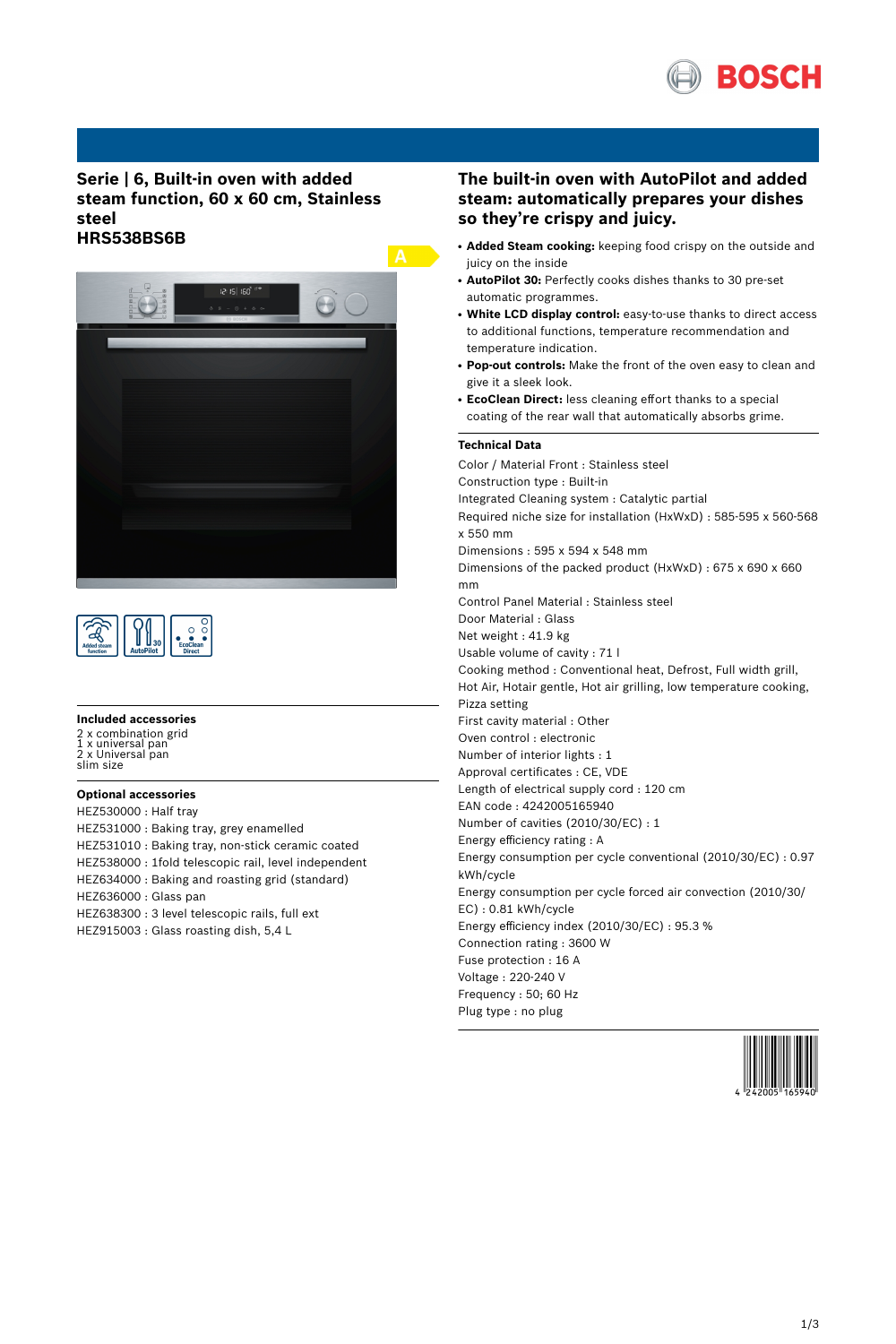

# **Serie | 6, Built-in oven with added steam function, 60 x 60 cm, Stainless steel HRS538BS6B**

**The built-in oven with AutoPilot and added steam: automatically prepares your dishes so they're crispy and juicy.**

#### **Design**

- LCD-display control (white)
- Rotary dial, Retractable control dials, round
- Straight bar handle

#### **Features**

- Home Connect ready
- Control panel lock Automatic safety switch off Residual heat indicator Door contact switch
- Digital temperature display with proposal Heating-up indicator AutoPilot Automatic start
- AutoPilot, <sup>30</sup>
- Electronic clock timer
- Interior halogen light, Light on/off when oven door opened/ closed
- Integral cooling fan
- 5 shelf positions

#### **Cleaning**

- EcoClean Direct : back panel

#### **Programmes/functions**

- Oven with <sup>9</sup> heating methods: 3D Hotair, conventional top and bottom heat, Hotair grilling, full width variable grill, pizza function, low temperature cooking, defrost, Hotair gentle, reheating with steam
- Heating modes in combination with steam function: Hot air, Hot air grilling, Top/bottom heat
- Additional functions: Descaling programme
- Fast pre-heating function
- Automatic programmes

### **Accessories**

- <sup>2</sup> <sup>x</sup> combination grid, <sup>1</sup> <sup>x</sup> universal pan, <sup>2</sup> <sup>x</sup> Universal pan, slim size

#### **Performance/technical information**

- Energy efficiency rating (acc. EU Nr. 65/2014): <sup>A</sup> Energy consumption per cycle in conventional mode:0.97 kWh Energy consumption per cycle in fan-forced convection mode:0.81 kWh

Number of cavities: Main cavity Heat source: electrical Cavity volume:71 litre capacity

- Water tank with <sup>a</sup> volume of 220ml
- Temperature range <sup>30</sup> °C <sup>275</sup> °C
- Location of water tank: Outside cavity
- <sup>120</sup> cm Cable length
- Total connected load electric: 3.6 KW
- Nominal voltage: <sup>220</sup> <sup>240</sup> <sup>V</sup>
- Appliance dimension (hxwxd): 595 mm x 594 mm x 548 mm
- Niche dimension (hxwxd): <sup>585</sup> mm <sup>595</sup> mm <sup>x</sup> <sup>560</sup> mm <sup>568</sup> mm x 550 mm
- Please refer to the dimensions provided in the installation manual